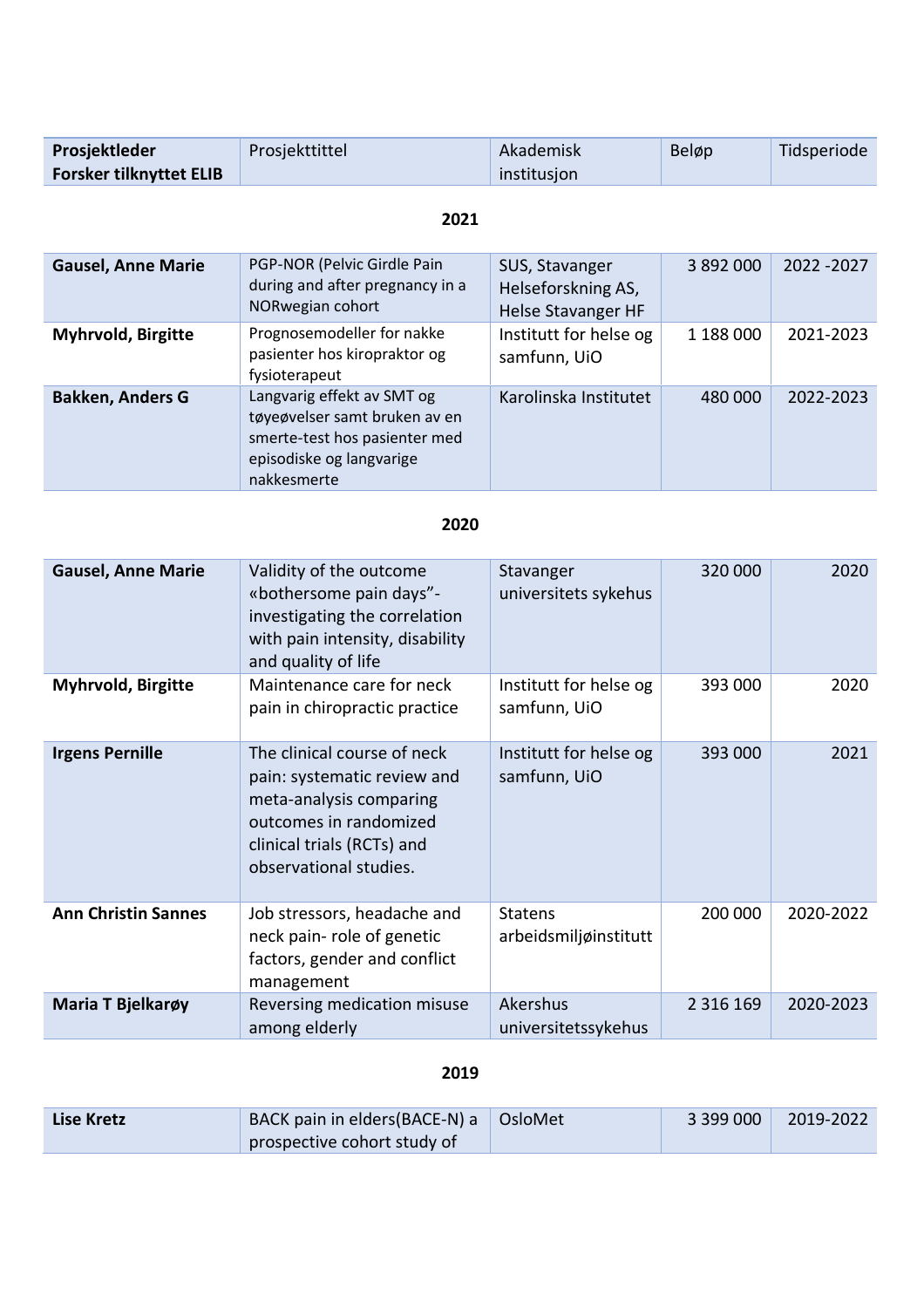|                            | older people visiting primary<br>care                                                                                              |                                         |           |           |
|----------------------------|------------------------------------------------------------------------------------------------------------------------------------|-----------------------------------------|-----------|-----------|
| <b>Ann Christin Sannes</b> | Job stressors, headache and<br>neck pain-role of genetic<br>factors, gender and conflict<br>management                             | <b>Statens</b><br>arbeidsmiljøinstitutt | 2 672 000 | 2020-2022 |
| <b>Aleksander Chaibi</b>   | Chiropractic spinal<br>manipulative therapy for<br>acute neck pain: a 5 armed<br>randomized placebo-<br>controlled clinical trial. | Akershus<br>universitetssykehus         | 3 680 690 | 2019-2022 |

## **2018**

| <b>Knut Andersen</b> | Frequency, causes and<br>treatment of low back pain<br>among commercial helicopter<br>pilots | 76 300 | 2018 |
|----------------------|----------------------------------------------------------------------------------------------|--------|------|
|                      |                                                                                              |        |      |

## **2017**

| Ellen Årtun          | Classification of Functioning,<br>Disability and Health (ICF) in<br><b>Manual Medicin</b>    | Universitetet i Oslo        | 1 375 000 | 2017-2019 |
|----------------------|----------------------------------------------------------------------------------------------|-----------------------------|-----------|-----------|
| <b>Knut Andersen</b> | Frequency, causes and<br>treatment of low back pain<br>among commercial helicopter<br>pilots | Stavanger<br>Helseforskning | 190 800   | 2017      |
|                      |                                                                                              |                             |           |           |

#### **2016**

| Cecilie Øverås | MSK Pain pattern and<br>consequences | Syddansk<br>universitet | 611 300 | 2017-2021 |
|----------------|--------------------------------------|-------------------------|---------|-----------|
|                |                                      |                         |         |           |

## **2015**

Г

| <b>Birgitte Myhrvold</b> | Risikofaktorer for ulike<br>nakkesmerteprofiler | Universitetet i Oslo | 3 0 2 2 5 0 0 | 2015-2019 |
|--------------------------|-------------------------------------------------|----------------------|---------------|-----------|
|                          |                                                 |                      |               |           |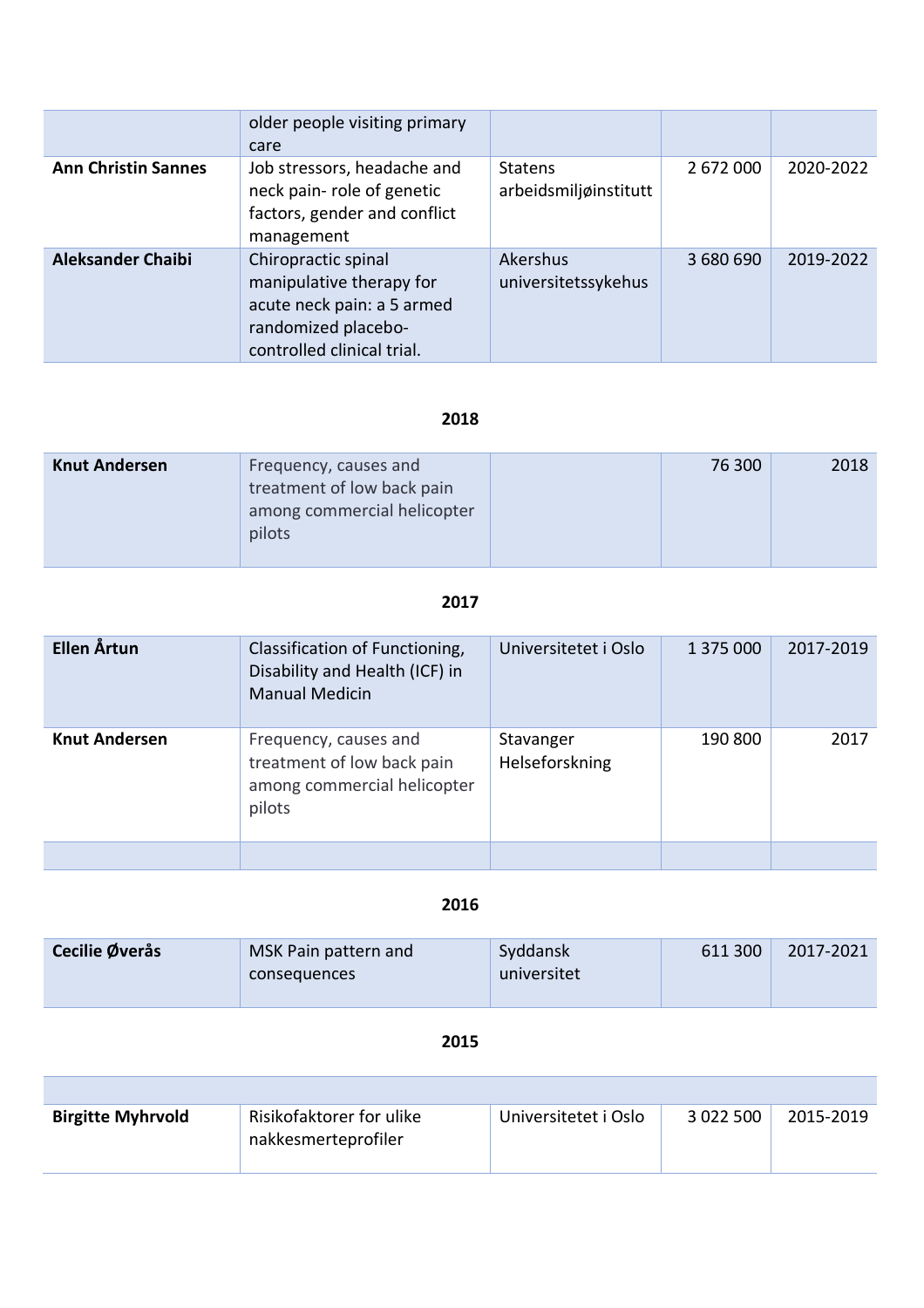| Pernille Irgens | Identifisering av<br>nakkesmerteprofiler                                                  | Universitetet i Oslo                                                    | 3 0 2 2 5 0 0 | 2015-2019 |
|-----------------|-------------------------------------------------------------------------------------------|-------------------------------------------------------------------------|---------------|-----------|
| Ellen Årtun     | Classification of Functioning,<br>Disability and Health (ICF) in<br><b>Manual Medicin</b> | Post doc prosjekt<br>University og<br>Ontario Institue og<br>Technology | 800 000       | 2015-2017 |
|                 |                                                                                           |                                                                         |               |           |

# **2014**

| <b>Anne Marie Gausel</b> | Bekkensmerter i<br>svangerskapet                                                                                         | Universitetet i<br>Stavanger |         | 2014-2019 |
|--------------------------|--------------------------------------------------------------------------------------------------------------------------|------------------------------|---------|-----------|
| <b>Christofer Herlin</b> | Modic changes: Prevalence<br>and association with low back<br>pain - A systematic literature<br>review and meta-analysis | <b>FORMI</b>                 | 200 000 | 2014-2015 |
|                          |                                                                                                                          |                              |         |           |

#### **2013**

| <b>Tim Raven</b>         | Elektrisk aktivitet i<br>motornevron i nakke<br>muskulatur                                  | 145 700 | 2012-13 |
|--------------------------|---------------------------------------------------------------------------------------------|---------|---------|
| <b>Ole Chr Kvammen</b>   | Primary baseline<br>characteristics of<br>chiro patients, STarT Back Q<br>vs Bournemouth Q. | 60 000  | 2013    |
| <b>Birgitte Myhrvold</b> | Clinical Course of neck pain in<br>chiropractic patients.                                   | 375 000 | 2013-14 |
| <b>Pernille Irgens</b>   | Clinical Course of neck pain in<br>chiropractic patients.                                   | 375 000 | 2103-14 |
|                          |                                                                                             |         |         |